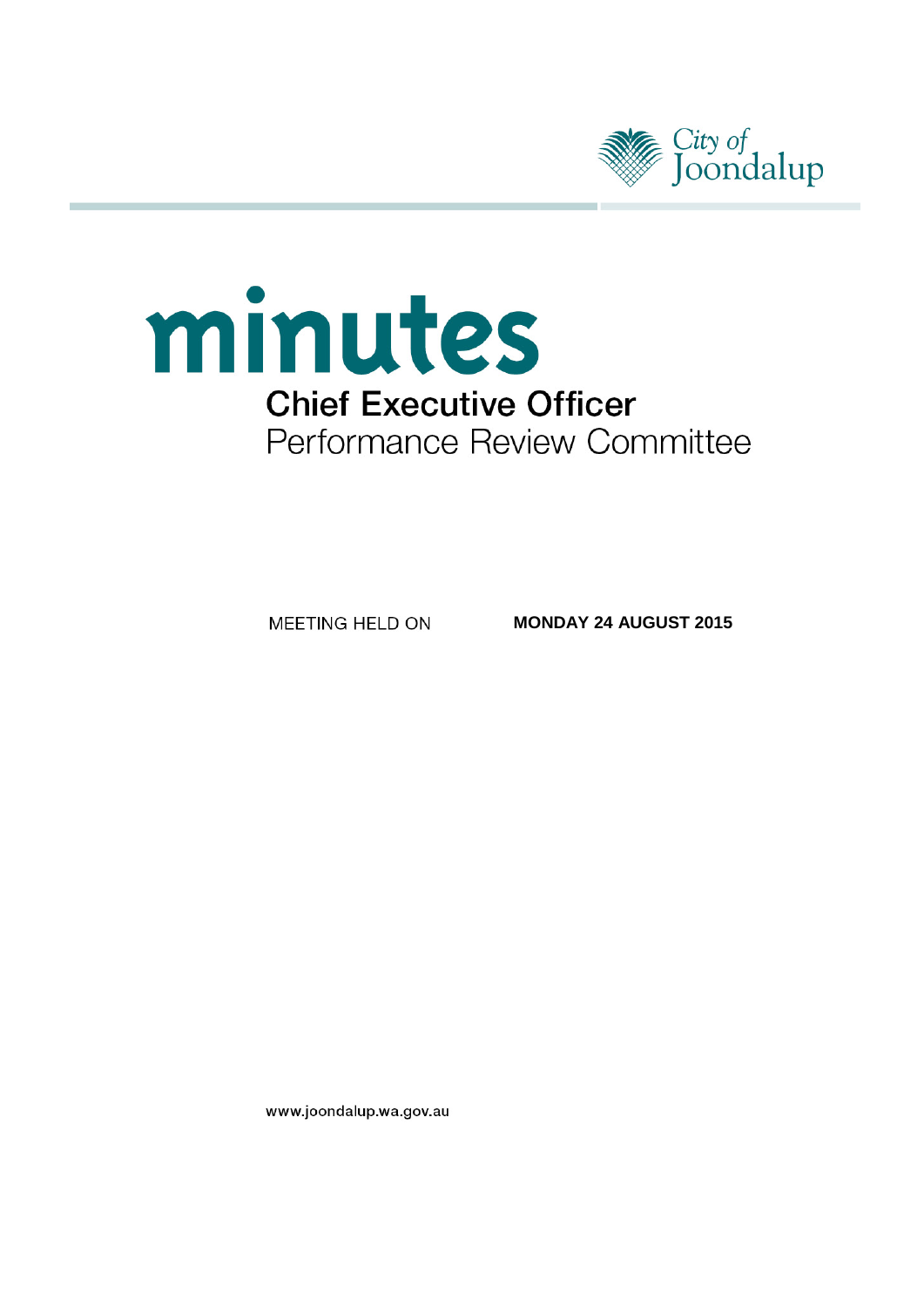## **TABLE OF CONTENTS**

| Item No.       | <b>Title</b>                                                                                         | Page No. |
|----------------|------------------------------------------------------------------------------------------------------|----------|
|                | <b>Declaration of Opening</b>                                                                        | 3        |
|                | <b>Declarations of Interest</b>                                                                      | 3        |
|                | Apologies/Leave of absence                                                                           | 4        |
|                | <b>Confirmation of Minutes</b>                                                                       | 4        |
|                | Announcements by the Presiding Member without discussion                                             | 5        |
|                | Identification of matters for which the meeting may be closed to<br>the public                       | 5        |
|                | <b>Petitions and deputations</b>                                                                     | 5        |
|                | <b>Reports</b>                                                                                       | 6        |
| 1              | Change of Meeting Date - Chief Executive Officer Performance<br>Review Committee - [74574]           | 6        |
| $\overline{2}$ | Confidential - Chief Executive Officer Annual Performance Review -<br>Pre Interview Report - [74574] | 10       |
|                | <b>Urgent Business</b>                                                                               | 12       |
|                | Motions of which previous notice has been given                                                      | 12       |
|                | <b>Requests for Reports for future consideration</b>                                                 | 12       |
|                | <b>Closure</b>                                                                                       | 12       |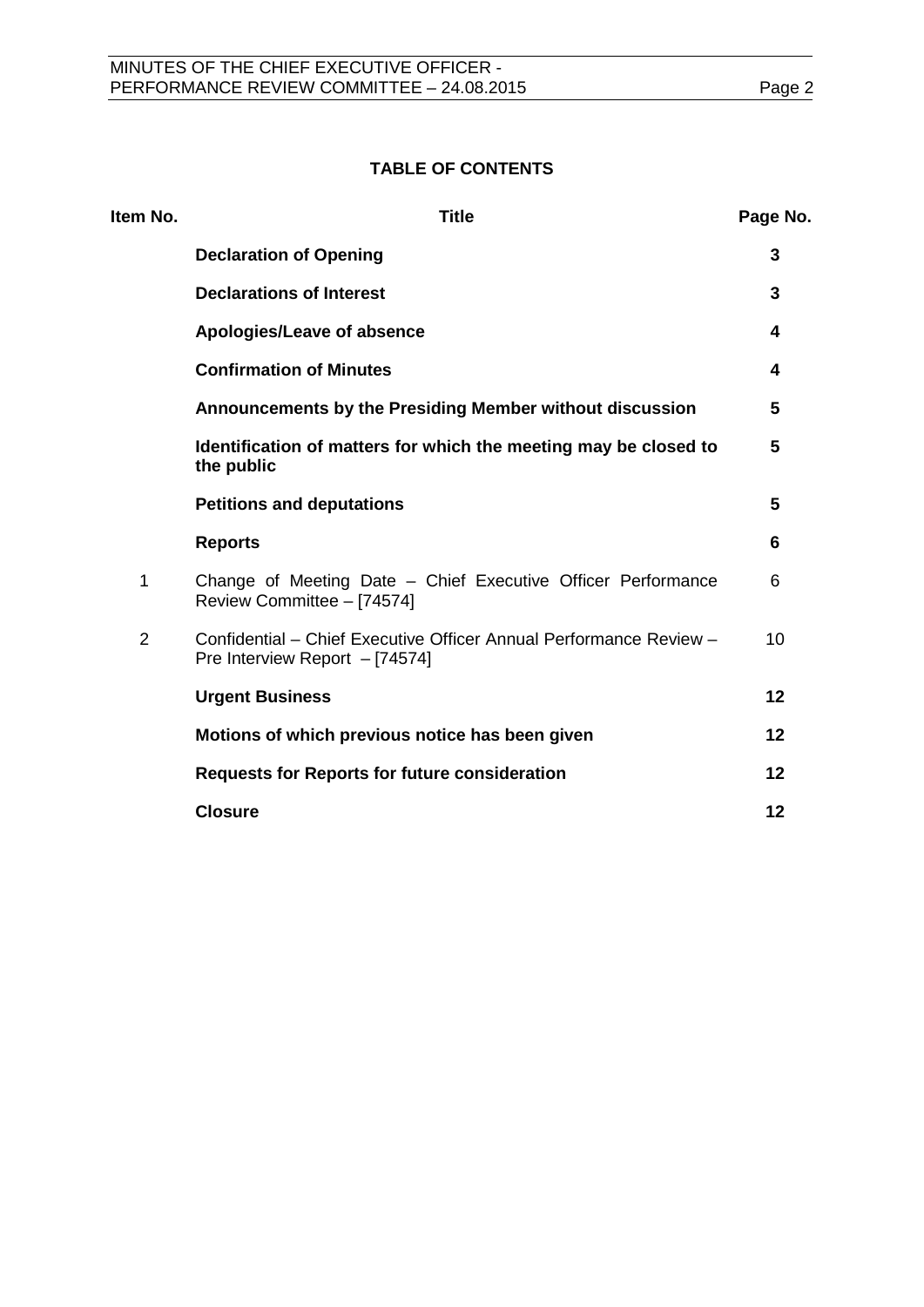# **CITY OF JOONDALUP**

**MINUTES OF THE CHIEF EXECUTIVE OFFICER – PERFORMANCE REVIEW** HELD IN CONFERENCE ROOM 2, JOONDALUP **CIVIC CENTRE, BOAS AVENUE, JOONDALUP ON MONDAY 24 AUGUST 2015.**

## **ATTENDANCE**

#### **Committee Members**

Cr Russ Fishwick, JP *Presiding Member* Mayor Troy Pickard Cr Brian Corr Cr Tom McLean, JP Cr Sam Thomas

#### **Officers**

| Mr Mike Tidy     | <b>Director Corporate Services</b> |
|------------------|------------------------------------|
| Mr Brad Sillence | <b>Manager Governance</b>          |

#### **Guests**

Mr John Phillips John Phillips Consulting

## <span id="page-2-0"></span>**DECLARATION OF OPENING**

The Presiding Member declared the meeting open at 6.00pm.

## <span id="page-2-1"></span>**DECLARATIONS OF INTEREST**

#### **Disclosure of Financial Interest**

A declaration under this section requires that the nature of the interest must be disclosed. Consequently a member who has made a declaration must not preside, participate in, or be present during any discussion or decision-making procedure relating to the matter the subject of the declaration. An employee is required to disclose their financial interest and if required to do so by the Council must disclose the extent of the interest. Employees are required to disclose their financial interests where they are required to present verbal or written reports to the Council. Employees are able to continue to provide advice to the Council in the decision making process if they have disclosed their interest.

| <b>Name/Position</b>      | Mr Garry Hunt - Chief Executive Officer.                           |
|---------------------------|--------------------------------------------------------------------|
| <b>Item No./Subject</b>   | Item 2 – Confidential – Chief Executive Officer Annual Performance |
|                           | Review – Pre Interview Report.                                     |
| <b>Nature of interest</b> | Financial.                                                         |
| <b>Extent of Interest</b> | Mr Hunt holds the position of Chief Executive Officer.             |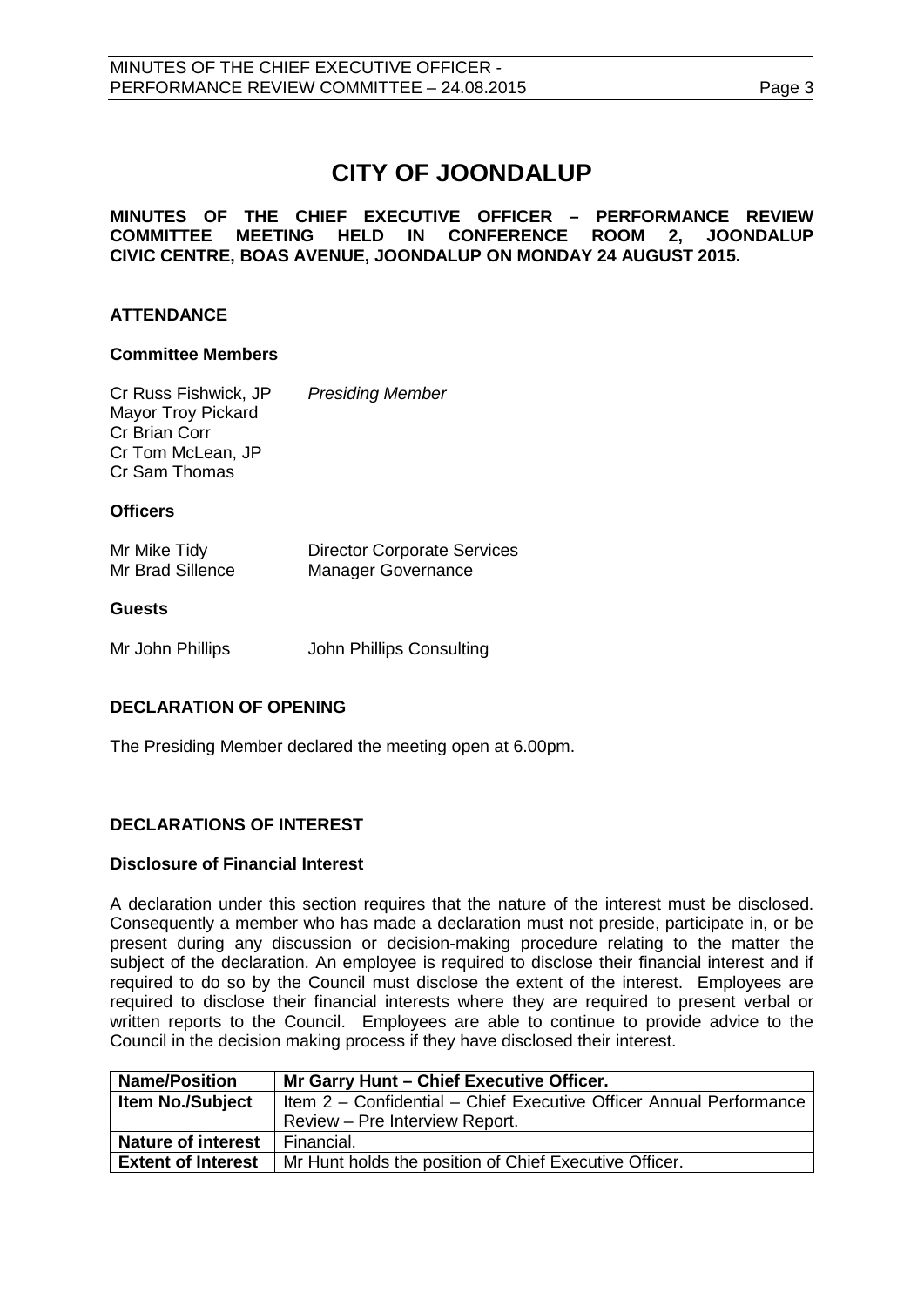### **Disclosure of interest affecting impartiality**

Elected Members (in accordance with Regulation 11 of the *Local Government [Rules of Conduct] Regulations 2007)* and employees (in accordance with the Code of Conduct) are required to declare any interest that may affect their impartiality in considering a matter. This declaration does not restrict any right to participate in or be present during the decisionmaking process. The Elected Member/employee is also encouraged to disclose the nature of the interest.

| <b>Name/Position</b>      | Mr Mike Tidy - Director Corporate Services.                                                  |  |  |
|---------------------------|----------------------------------------------------------------------------------------------|--|--|
| <b>Item No./Subject</b>   | Item 2 - Confidential - Chief Executive Officer Annual Performance                           |  |  |
|                           | Review - Pre Interview Report.                                                               |  |  |
| <b>Nature of interest</b> | Interest that may affect impartiality.                                                       |  |  |
| <b>Extent of Interest</b> | Due to the nature of his employment relationship with the Chief<br><b>Executive Officer.</b> |  |  |

#### <span id="page-3-0"></span>**APOLOGIES/LEAVE OF ABSENCE**

#### **Apology**

Cr Mike Norman

#### **Leave of Absence previously approved**

| Cr Geoff Amphlett, JP              | 18 August to 28 August 2015 inclusive;   |
|------------------------------------|------------------------------------------|
| Cr Russ Fishwick, JP               | 25 August to 8 September 2015 inclusive; |
| <b>Cr Christine Hamilton-Prime</b> | 25 August to 7 September 2015 inclusive; |
| Cr Philippa Taylor                 | 25 August to 7 September 2015 inclusive; |
| Cr Kerry Hollywood                 | 25 August to 4 September 2015 inclusive; |
| Cr Liam Gobbert                    | 15 September 2015.                       |

#### <span id="page-3-1"></span>**CONFIRMATION OF MINUTES**

#### MINUTES OF THE CHIEF EXECUTIVE OFFICER – PERFORMANCE REVIEW COMMITTEE HELD 5 MAY 2015

**MOVED Cr McLean, SECONDED Cr Thomas that the minutes of the meeting of the Chief Executive Officer – Performance Review Committee held on 5 May 2015 be confirmed as a true and correct record.**

#### **The Motion was Put and CARRIED (5/0)**

**In favour of the Motion:** Cr Fishwick, Mayor Pickard, Crs Corr, McLean and Thomas.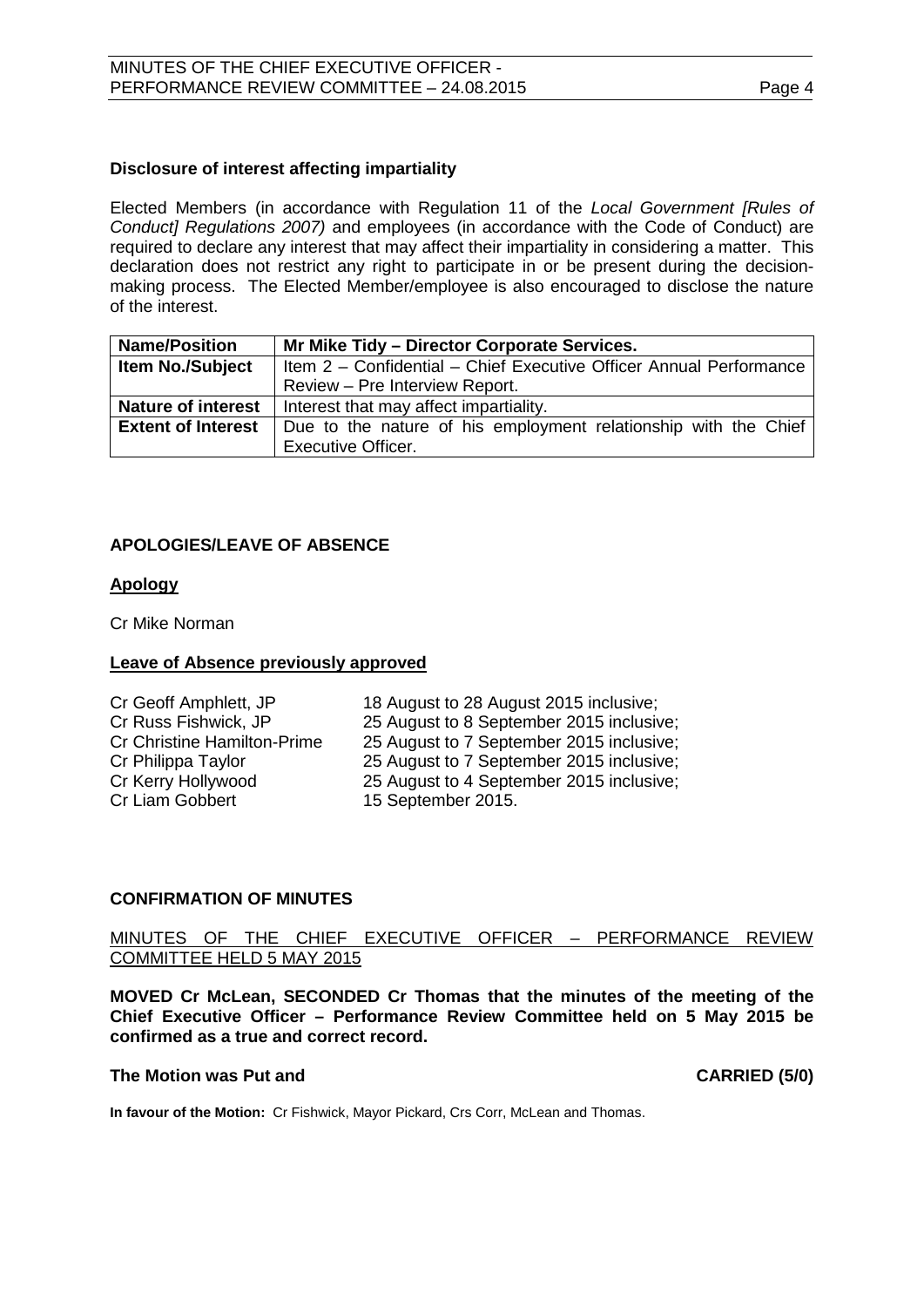## <span id="page-4-0"></span>**ANNOUNCEMENTS BY THE PRESIDING MEMBER WITHOUT DISCUSSION**

Nil.

## <span id="page-4-1"></span>**IDENTIFICATION OF MATTERS FOR WHICH THE MEETING MAY BE CLOSED TO THE PUBLIC**

In accordance with Clause 5.2 of the City's *Meeting Procedures Local Law 2013*, this meeting was not open to the public.

## <span id="page-4-2"></span>**PETITIONS AND DEPUTATIONS**

Nil.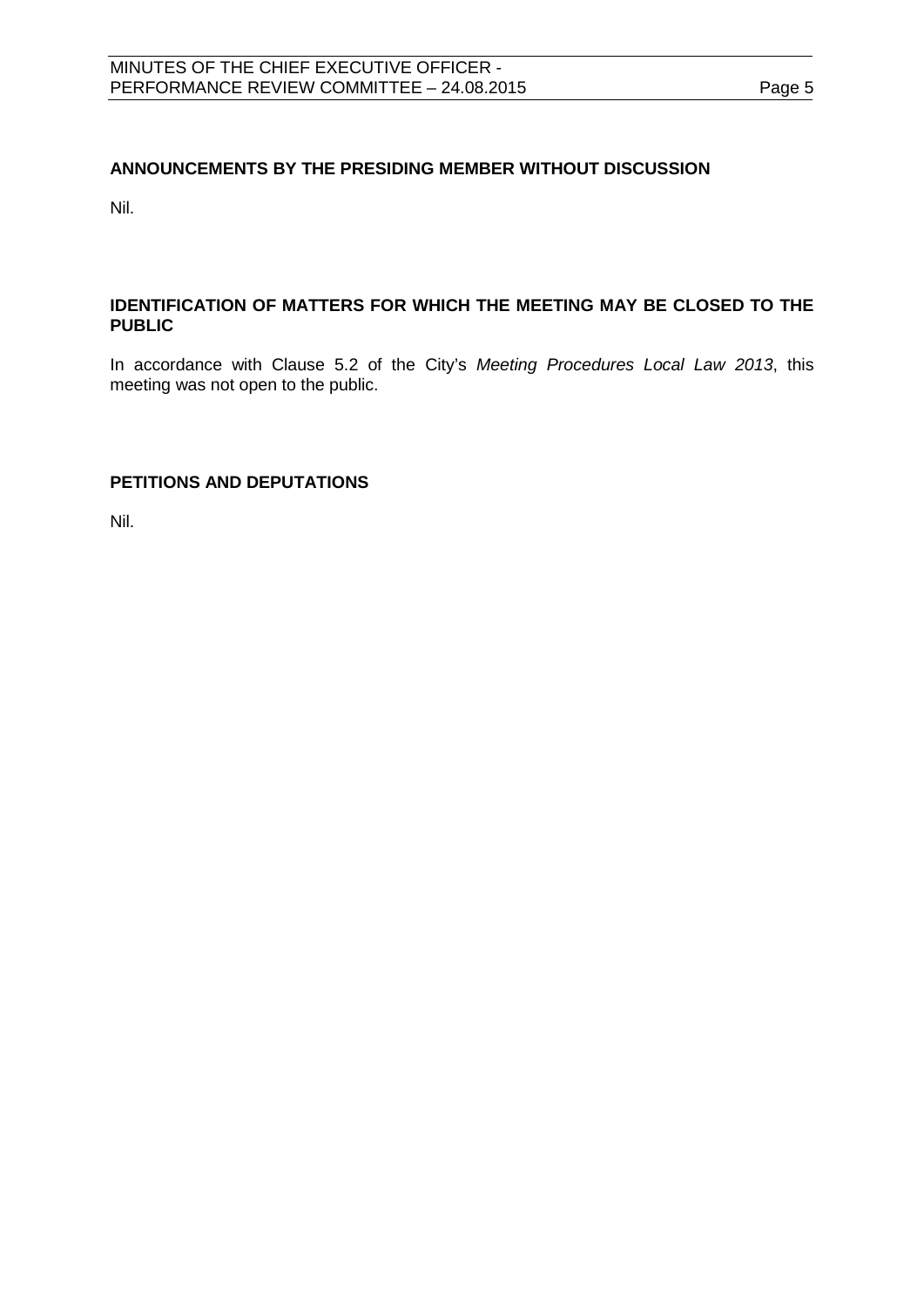<span id="page-5-0"></span>**REPORTS**

## <span id="page-5-1"></span>**ITEM 1 CHANGE OF MEETING DATE - CHIEF EXECUTIVE OFFICER PERFORMANCE REVIEW COMMITTEE**

| <b>WARD</b>                           | All                                                                                                                                                                                                 |
|---------------------------------------|-----------------------------------------------------------------------------------------------------------------------------------------------------------------------------------------------------|
| <b>RESPONSIBLE</b><br><b>DIRECTOR</b> | Mr Jamie Parry<br>Governance and Strategy                                                                                                                                                           |
| <b>FILE NUMBER</b>                    | 74574, 101515                                                                                                                                                                                       |
| <b>ATTACHMENTS</b>                    | Nil.                                                                                                                                                                                                |
| <b>AUTHORITY / DISCRETION</b>         | Executive - The substantial direction setting and oversight<br>role of Council, such as adopting plans and reports,<br>accepting tenders, directing operations, setting<br>and<br>amending budgets. |

## **PURPOSE**

For the Chief Executive Officer Performance Review Committee to consider changing the date of the next meeting of the Chief Executive Officer Performance Review Committee from Tuesday 1 September 2015 to Wednesday 9 September 2015.

## **EXECUTIVE SUMMARY**

At its meeting held on 5 May 2015, the Chief Executive Officer Performance Review Committee established the schedule for the Chief Executive Officer performance review process.

At its meeting held on 23 June 2015 (CJ097-06/15 refers), Council approved the participation of the Mayor, Chief Executive Officer and four Councillors in a formal delegation to Jinan, China to celebrate the 10 Year Anniversary of the Sister City Relationship between the City of Joondalup and the Jinan Municipal People's Government.

The delegation will be travelling during the period 26 August to 4 September 2015.

As these dates clash, it is recommended that the Chief Executive Officer Performance Review Committee change the date of its next meeting from Tuesday 1 September 2015 to Wednesday 9 September 2015, commencing at 7.00pm.

## **BACKGROUND**

At its meeting held on 5 May 2015, the Chief Executive Officer Performance Review Committee established the schedule for the Chief Executive Officer performance review process as follows: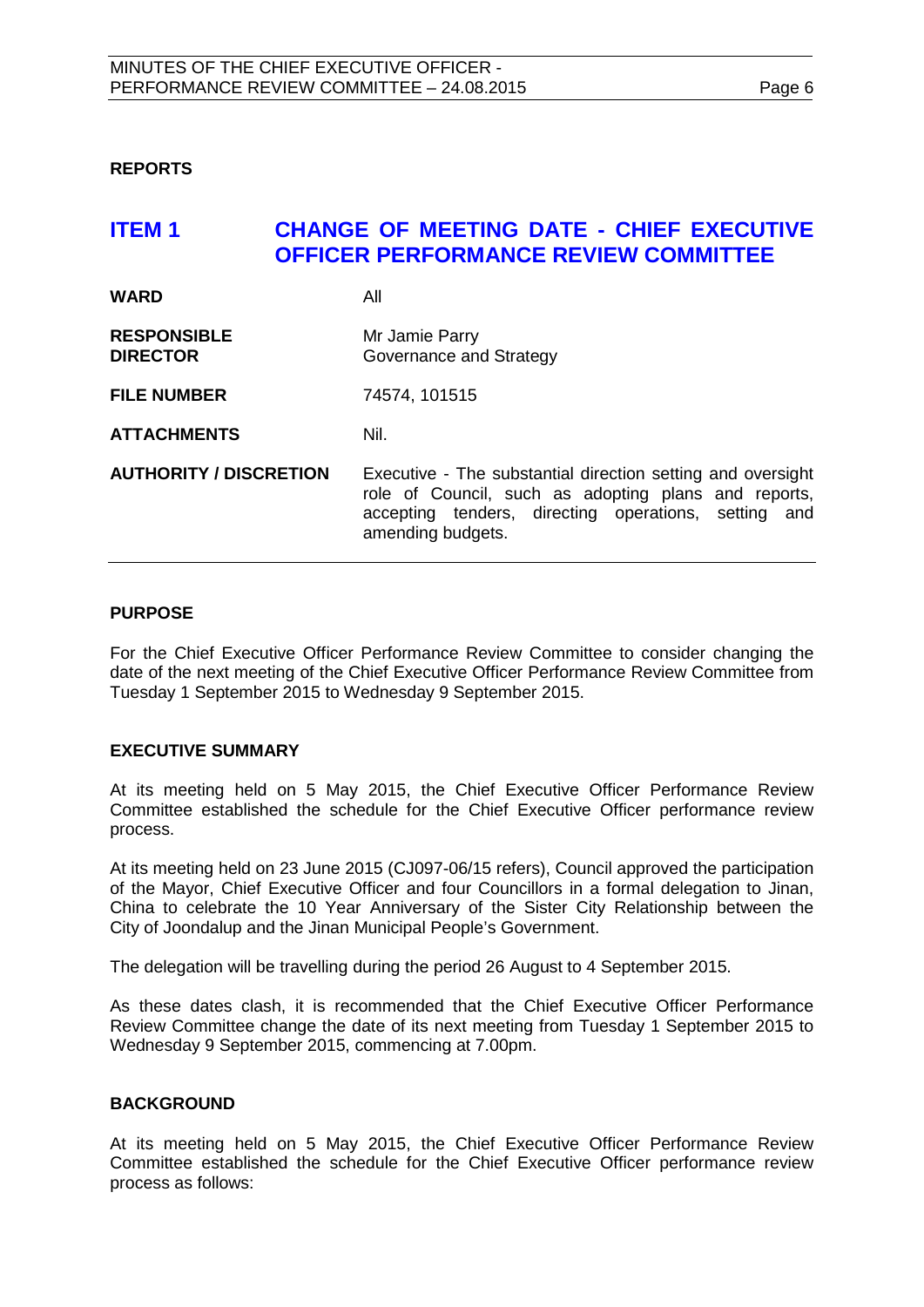| <b>Meeting date</b>                          | <b>Purpose</b>                                                                                                                            |  |
|----------------------------------------------|-------------------------------------------------------------------------------------------------------------------------------------------|--|
| Monday 24 August 2015                        | Committee meets to consider consultants report on Elected<br>Member comments and CEO's report on own performance.                         |  |
| Tuesday 1 September 2015   Formal interview. |                                                                                                                                           |  |
| Monday<br>14<br>2015                         | September   Committee meets - to discuss and finalise consultants<br>report.<br>Must be completed within 30 days of conclusion of review. |  |

At its meeting held on 23 June 2015 (CJ097-06/15 refers), Council approved the participation of the Mayor, the Chief Executive Officer, Councillors Russ Fishwick, Christine Hamilton-Prime, Kerry Hollywood and Philippa Taylor in a formal delegation to Jinan, China to celebrate the 10 Year Anniversary of the Sister City Relationship between the City of Joondalup and the Jinan Municipal People's Government.

## **DETAILS**

The delegation to Jinan will be travelling during the period 26 August to 4 September 2015 and will mean that the Chief Executive Officer is unable to attend the formal interview scheduled for 1 September 2015. In addition, both the Mayor and Cr Fishwick are members of the Chief Executive Officer Performance Review Committee, and as participants of the delegation, will be unable to attend the formal interview.

It is therefore recommended that the Chief Executive Officer Performance Review Committee change the date of its next meeting from Tuesday 1 September 2015 to Wednesday 9 September 2015, commencing at 7.00pm.

The later starting time takes into account a Citizenship Ceremony scheduled for Wednesday 9 September 2015, at which the Mayor is presiding. The proposed date can be accommodated within the existing diary commitments of key participants.

#### **Issues and options considered**

The Chief Executive Officer Performance Review Committee can either:

- change the meeting date as proposed in this report
- propose an alternative meeting date or
- retain the meeting date as set by the committee in May 2015.

Option one is recommended.

#### **Legislation / Strategic Community Plan / policy implications**

| Legislation |  |  |
|-------------|--|--|
|             |  |  |

**Legislation** *Local Government Act 1995. Local Government (Administration) Regulations 1996. City of Joondalup Meeting Procedures Local Law 2013.*

#### **Strategic Community Plan**

**Key theme** Governance and Leadership.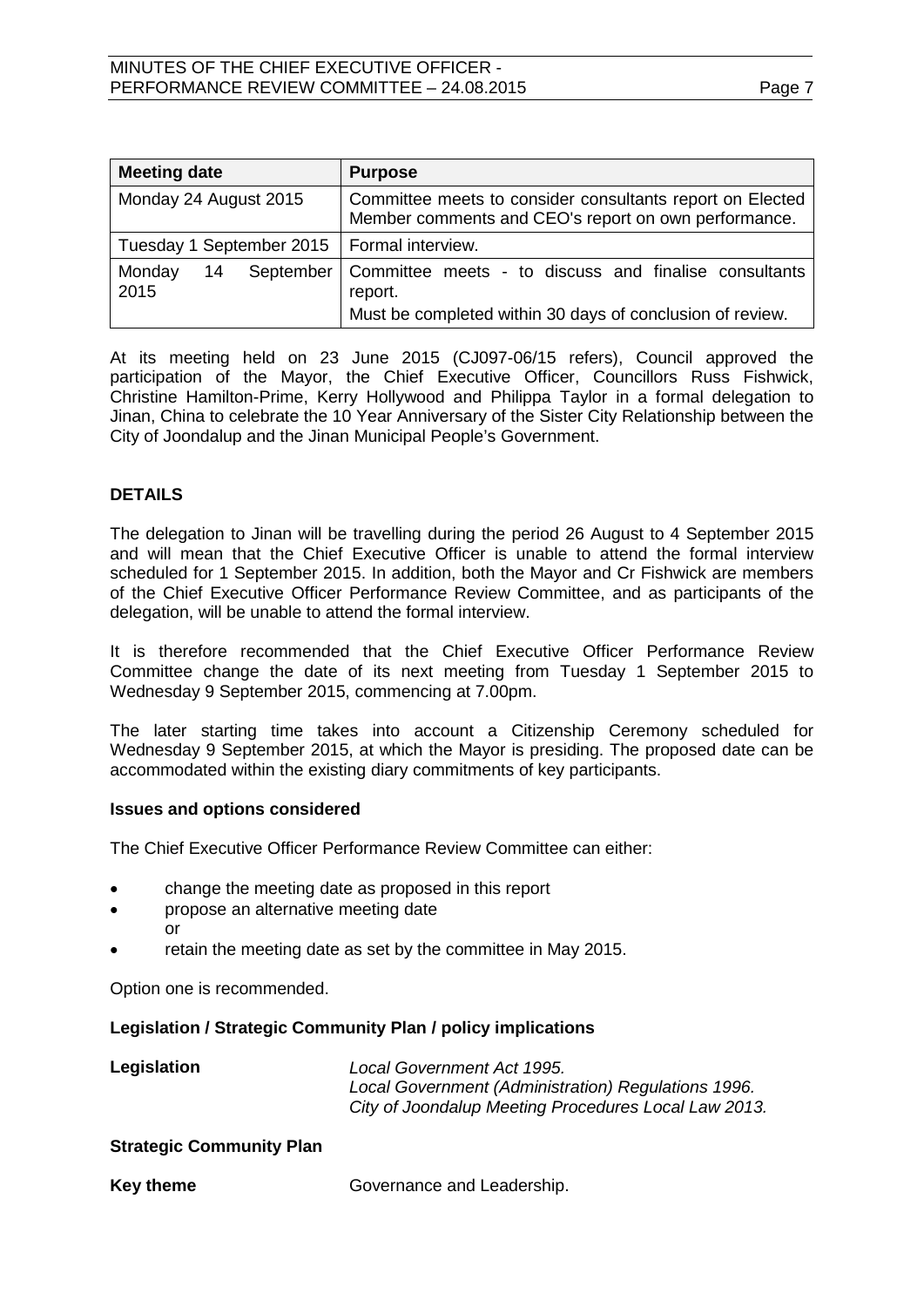| <b>Objective</b>            | Not applicable. |
|-----------------------------|-----------------|
| <b>Strategic initiative</b> | Not applicable. |

**Policy** Not applicable.

#### **Risk management considerations**

Should the committee not amend the meeting date, the Mayor, Chief Executive Officer and Cr Russ Fishwick will not be available to attend and participate in the formal interview of the Chief Executive Officer at the meeting of the Chief Executive Officer Performance Review Committee.

Should an alternative date be chosen, there is the possibility that it may conflict with existing diary commitments, or impact the subsequent meeting of the Chief Executive Officer Performance Review Committee, thereby delaying the annual review process.

## **Financial / budget implications**

Not applicable.

#### **Regional significance**

Not applicable.

#### **Sustainability implications**

Not applicable.

## **Consultation**

Not applicable.

## **COMMENT**

Changing the meeting date will allow the Mayor, Chief Executive Officer, and Cr Russ Fishwick (Presiding Member) to attend and participate in the formal interview of the Chief Executive Officer at the Chief Executive Officer Performance Review Committee meeting.

## **VOTING REQUIREMENTS**

Absolute Majority.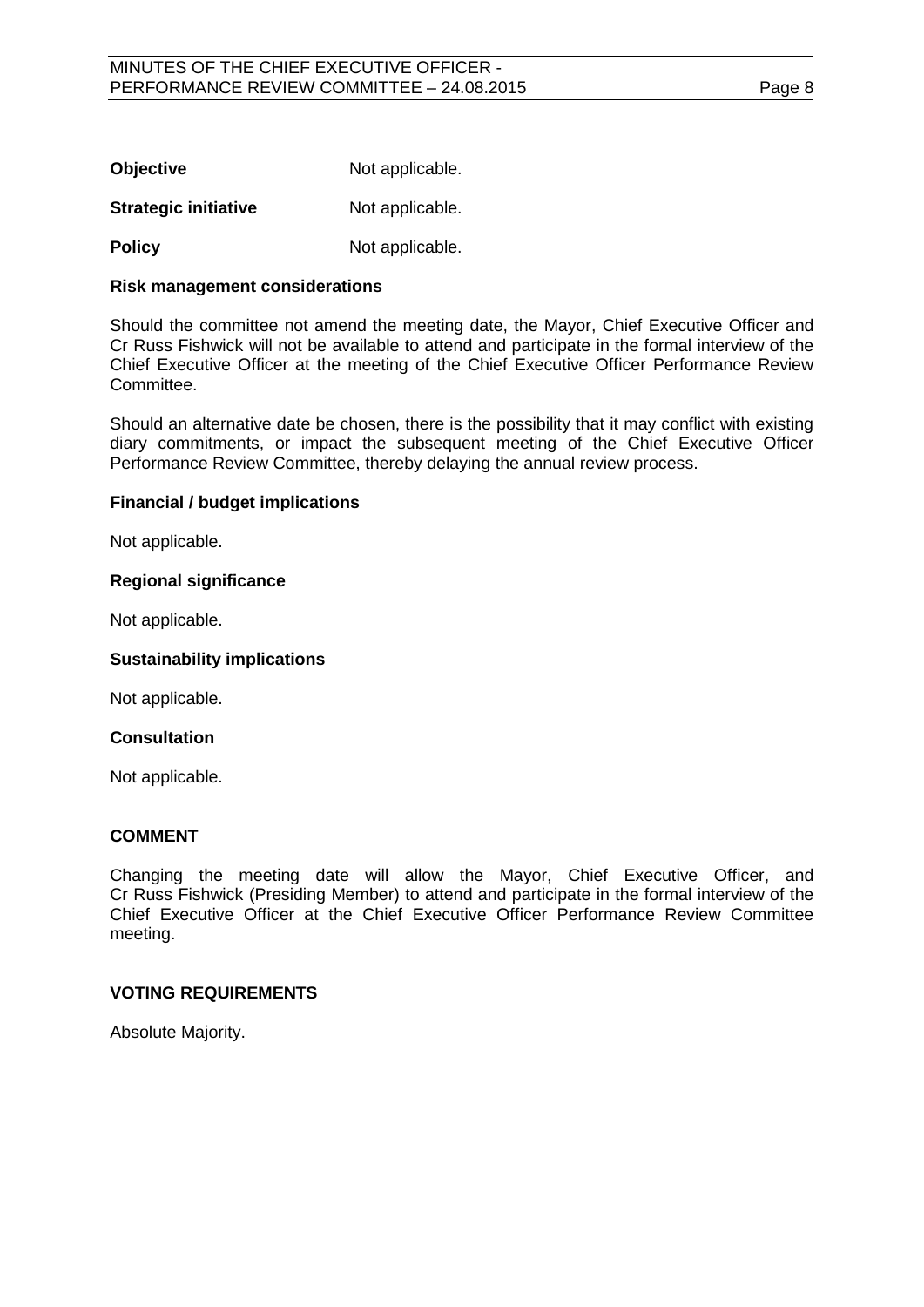**MOVED Cr McLean, SECONDED Cr Thomas that the Chief Executive Officer - Performance Review Committee BY AN ABSOLUTE MAJORITY AMENDS Part 1 of its decision of 5 May 2015 to adopt the following meeting date and time for the Chief Executive Officer Performance Review Committee to be held at the Joondalup Civic Centre, Boas Avenue, Joondalup to read as follows:**

*"1 APPROVES the timetable for the performance review of the Chief Executive Officer as at Attachment 2 to this Report, subject to the date for the formal performance review interview being Wednesday 9 September 2015 and commencing at 7.00pm;".*

#### **The Motion was Put and CARRIED (5/0)**

**In favour of the Motion:** Cr Fishwick, Mayor Pickard, Crs Corr, McLean and Thomas.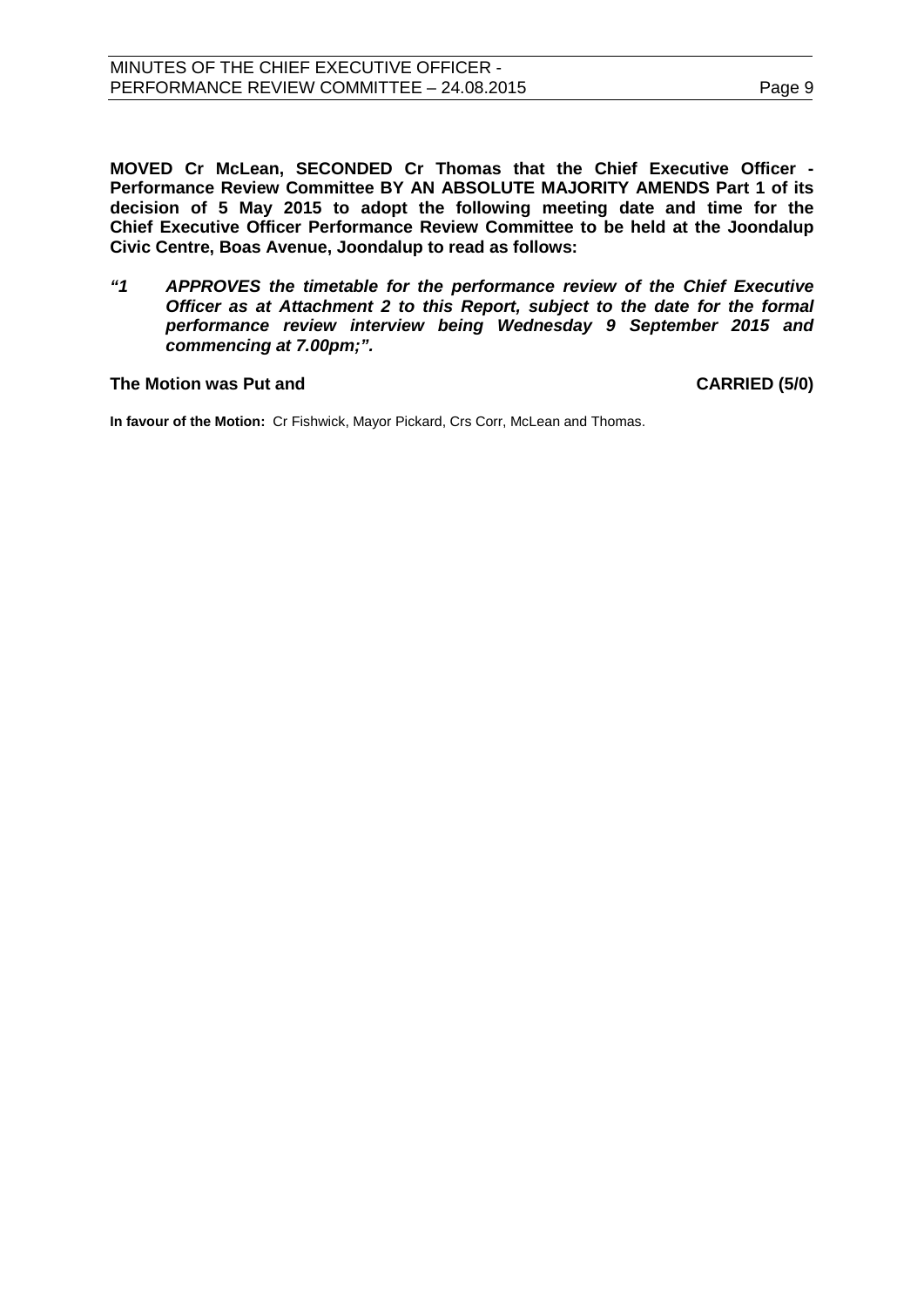## **Disclosure of Financial Interest**

| <b>Name/Position</b>      | Mr Garry Hunt - Chief Executive Officer.                           |
|---------------------------|--------------------------------------------------------------------|
| <b>Item No./Subject</b>   | Item 2 - Confidential - Chief Executive Officer Annual Performance |
|                           | Review – Pre Interview Report.                                     |
| <b>Nature of interest</b> | Financial.                                                         |
| <b>Extent of Interest</b> | Mr Hunt holds the position of Chief Executive Officer.             |

#### **Disclosure of interest affecting impartiality**

| <b>Name/Position</b>      | Mr Mike Tidy - Director Corporate Services.                        |  |  |
|---------------------------|--------------------------------------------------------------------|--|--|
| <b>Item No./Subject</b>   | Item 2 - Confidential - Chief Executive Officer Annual Performance |  |  |
|                           | Review - Pre Interview Report.                                     |  |  |
| <b>Nature of interest</b> | Interest that may affect impartiality.                             |  |  |
| <b>Extent of Interest</b> | Due to the nature of his employment relationship with the Chief    |  |  |
|                           | Executive Officer.                                                 |  |  |

## <span id="page-9-0"></span>**ITEM 2 CONFIDENTIAL - CHIEF EXECUTIVE OFFICER PERFORMANCE REVIEW -INTERVIEW REPORT**

**WARD** All

| <b>RESPONSIBLE</b> | Mr Mike Tidy              |
|--------------------|---------------------------|
| <b>DIRECTOR</b>    | <b>Corporate Services</b> |

**FILE NUMBER** 74574, 101515

- ATTACHMENTS **Attachment 1** Reviewers Report by Consultant on
	- Elected Member Feedback (Confidential distributed separately) Attachment 2 Chief Executive Officer's Self Evaluation Report – CEO Performance Review 2015 (Confidential – previously distributed

*(Please Note: The Report and Attachments are confidential and will appear in the official Minute Book only)*

separately to all Elected Members)

**AUTHORITY / DISCRETION** Executive - The substantial direction setting and oversight role of Council, such as adopting plans and reports, accepting tenders, directing operations, setting and amending budgets.

This report is confidential in accordance with Section 5.23(2)(a) of the *Local Government Act 1995*, which permits the meeting to be closed to the public for business relating to the following:

*a matter affecting an employee or employees.*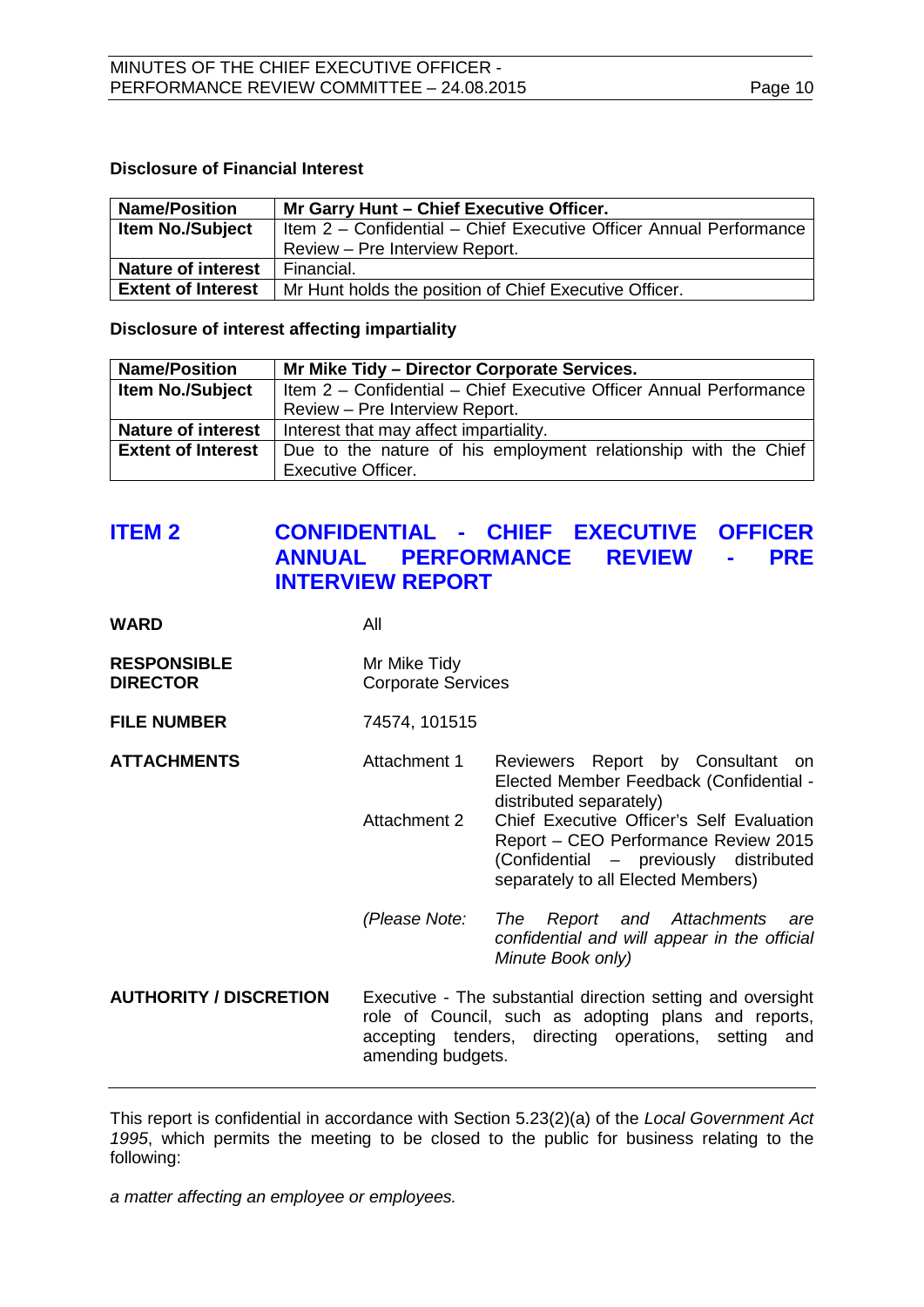A full report was provided to Elected Members under separate cover. The report is not for publication.

## **OFFICER'S RECOMMENDATION**

That the Chief Executive Officer - Performance Review Committee:

- 1 NOTES that the requirements of clause 11.2(c) of the Chief Executive Officer's contract in relation to the Chief Executive Officer completing a self-evaluation report assessing his performance against the prescribed Key Performance Indicators have been met;
- 2 RECEIVES the Chief Executive Officer's Self Evaluation Report on his performance;
- 3 NOTES that the requirements of clause 11.2(e)(ii) of the Chief Executive Officer's contract in relation to inviting all Elected Members to make written comments on the Chief Executive Officer's performance have been met;
- 4 RECEIVES the Consultants Report on Elected Member Feedback.

**MOVED Mayor Pickard, SECONDED Cr Mclean that the Chief Executive Officer - Performance Review Committee:**

- **1 NOTES that the requirements of clause 11.2(c) of the Chief Executive Officer's contract in relation to the Chief Executive Officer completing a self-evaluation report assessing his performance against the prescribed Key Performance Indicators have been met;**
- **2 RECEIVES the Chief Executive Officer's Self Evaluation Report on his performance;**
- **3 NOTES that the requirements of clause 11.2(e)(ii) of the Chief Executive Officer's contract in relation to inviting all Elected Members to make written comments on the Chief Executive Officer's performance have been met;**
- **4 RECEIVES the Consultants Report on Elected Member Feedback and REQUESTS future reports from the consultant include the names of Elected Members participating in the process.**

#### **The Motion was Put and CARRIED (5/0)**

**In favour of the Motion:** Cr Fishwick, Mayor Pickard, Crs Corr, McLean and Thomas.